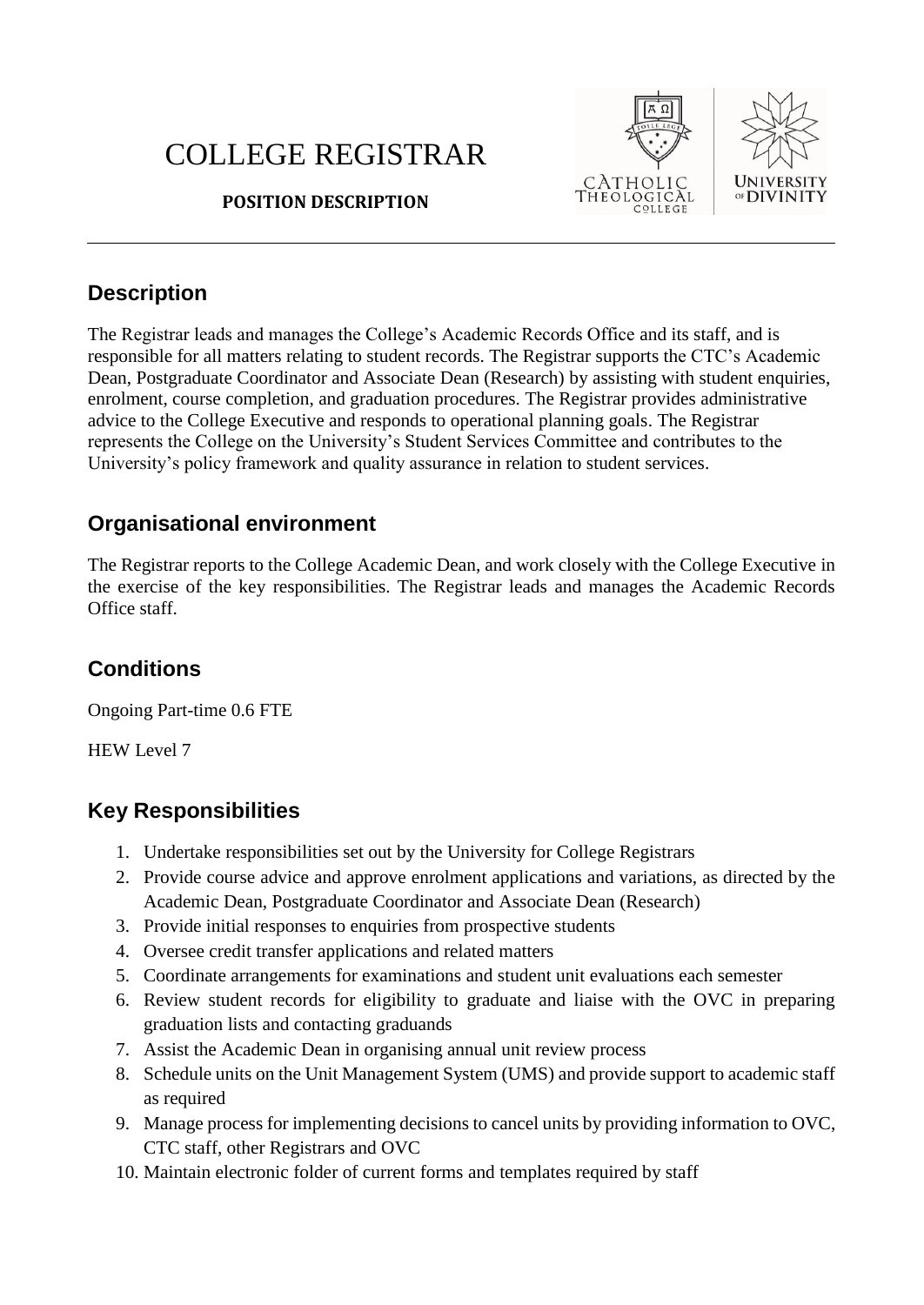- 11. Oversee the student record management database, in liaison with the Archdiocese Information Technology department
- 12. Assist in preparing for periodic reviews of CTC by the University of Divinity
- 13. Prepare the College Academic Calendar
- 14. Manage the College website, including coordination and publication of current student study information
- 15. Manage application process for student Academic Awards and Prizes, and advise OVC of annual prize winners for inclusion on transcripts
- 16. Oversee preparation of commendation letters for high achieving students
- 17. Liaise with OVC as required, especially on enrolment procedures and fee collection, and coordinate follow-up of outstanding tuition fee payments and FEE-Help applications.
- 18. Represent CTC on the University's Student Services Committee, and other committees as required
- 19. Liaise with CTC Learning Support Coordinator on matters related to the Student Services Committee
- 20. Monitor and review CTC administration policies and procedures to ensure consistency with University of Divinity policies and procedures
- 21. Monitor and report on ESOS compliance
- 22. Report to external agencies as required, including Centrelink and Copyright Agency Limited
- 23. Co-ordinate student orientation sessions and open days, in liaison with relevant staff and students
- 24. Attend meetings of the CTC Executive
- 25. Attend meetings of CTC Academic Board as non-voting participant
- 26. Other duties as directed

# **Selection Criteria: Qualifications, Skills and Experience**

- 1. Extensive experience and demonstrated capacity to provide a range of administrative services at a senior level and ideally in a tertiary education setting.
- 2. Ability to achieve in both a team environment, as either a participant or leader, and as a sole operator.
- 3. Well-developed interpersonal and relationship building skills.
- 4. Ability to represent the College at a senior level on administration matters in both internal and external environments.
- 5. Well organised with an ability to work with limited direct supervision and supervise others.
- 6. Strong written and oral communication skills.
- 7. Well-developed computer literacy skills, particularly in Microsoft Word and Excel and with information management systems.
- 8. A capacity to support and further the aims and ideals of higher education in a Catholic setting: well-motivated to work for the Church and ideally possess a commitment to its values and practices.